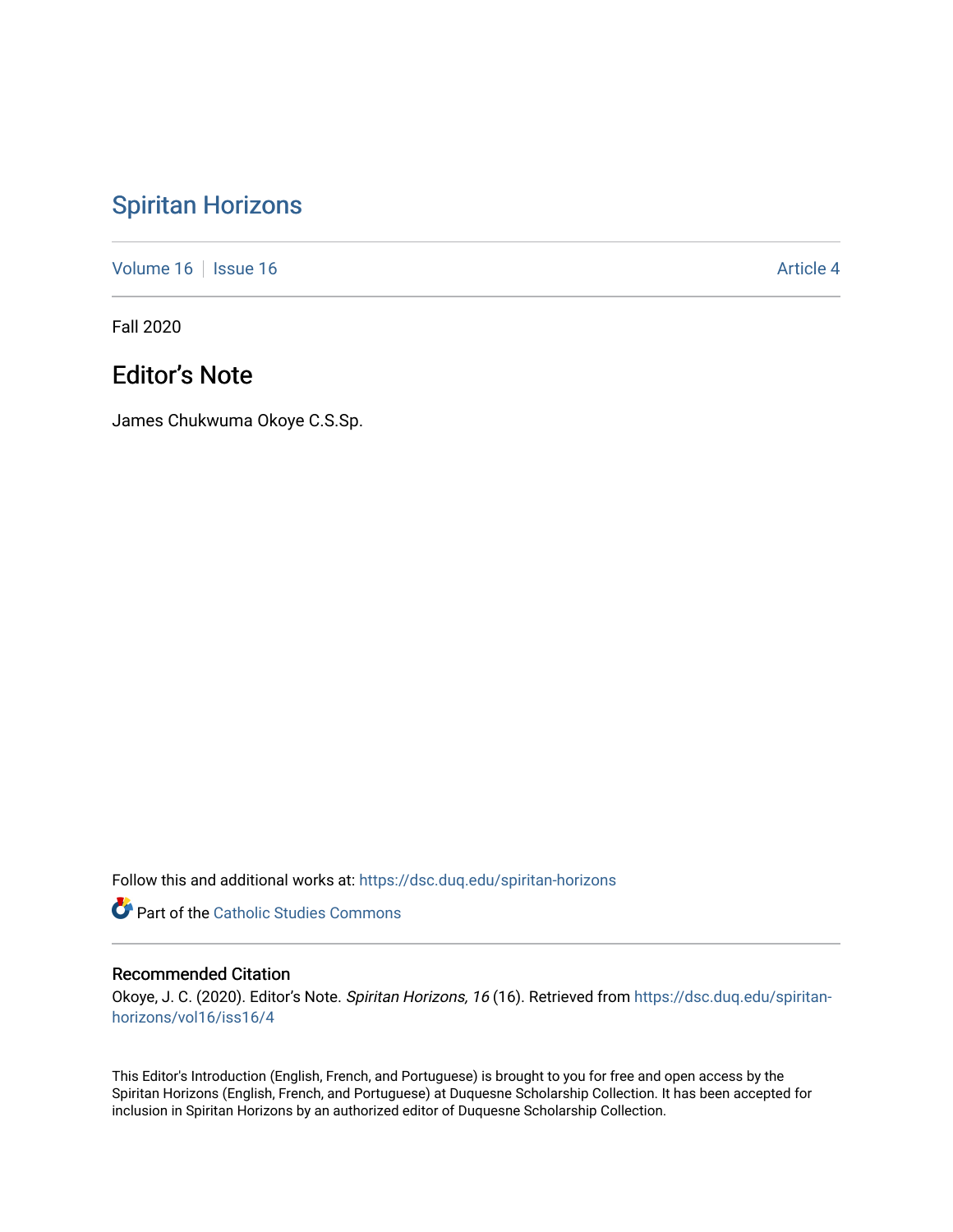n troduction

Ψ

The Dominican priest, Roger Tillard, ranked Father Libermann, along with Saints Benedict, Francis, and Ignatius, as a pivotal fgure in the history of Catholic religious Orders. **William Cleary**, C.S.Sp., picks up the baton in *Francis Libermann: A Spiritual Guide for the Twenty-First Century.* **Prof. David Fagerberg** of Notre Dame University, Indiana in *Libermann, Abnegation, and Liturgical*  **Theology** reflects on Libermann spirituality as pivoting towards authentic worship. **John McFadden**, C.S.Sp., *From Crisis to Commitment: Libermann's Pilgrimage to the Holy House of Nazareth at Loreto,*  plots the signifcance of this pilgrimage for the foundation of the Society of the Sacred Heart of Mary and the writing of the *Provisional Rule*. **Cornelius McQuillan**, C.S.Sp., *Our Lady of Guadalupe and Missology,* draws out what Spiritan mission can learn from the Marian shrine of Guadalupe. **Phung Manh Tien**, C.S.Sp., shared the frst prize in the Competition on Spiritan Mission with *The Challenges and Future of Spiritan Mission Today.* One challenge is that of sustainability, especially as the weight of gravity tilts towards the poorer south as depicted in Jean-Marc Sierro, "Money, Providence and Spiritan Mission" in the last *Spiritan Horizons*. **Ray Sylvester**, the Director of SOMA (Spiritan Office for Mission Advancement) begins a response with *Sustaining Mission Projects, Structures, Donors.* The feature, "Spiritans for Today," memorializes deceased confreres signifcant to the Spiritan mission in a certain way. **Joseph Oguejiofor Okafor**, C.S.Sp., *Spiritans for Today: Peter Oduenyi Dike, C.S.Sp. 1948– 2010*, draws the portrait of a selfess and all-giving pioneer and formator.

The church could not remain silent in the wake of the protests for racial justice occasioned by the public snufng out of the life of George Floyd, an African American. **Bishop Fernand J. Cheri**, III, O.F.M., auxiliary bishop of New Orleans, an African American, spoke from the heart to the United States Major Superiors Men. With his permission, that lecture is here published as *Let the Church Roll On.* **Dr. Austen Ivereigh**, a Fellow in Contemporary Church History at Campion Hall, Oxford University, refects on the Amazonia Synod, *Let us not Clip the Wings of the Holy Spirit – The Synod for Amazonia.* **Many were** disappointed the pope did not lend his voice to the ordination of married men (*viri probati*). Ever the man of the spirit, the pope urged continued discernment sure that "wherever there is a particular need, [God] has already poured out the charisms that can meet it." In-between the Synod and the Pope's Exhortation appeared the book by **Benedict XVI** and **Robert Cardinal Sarah**, *From the Depths of Our Hearts: Priesthood,* 

பு